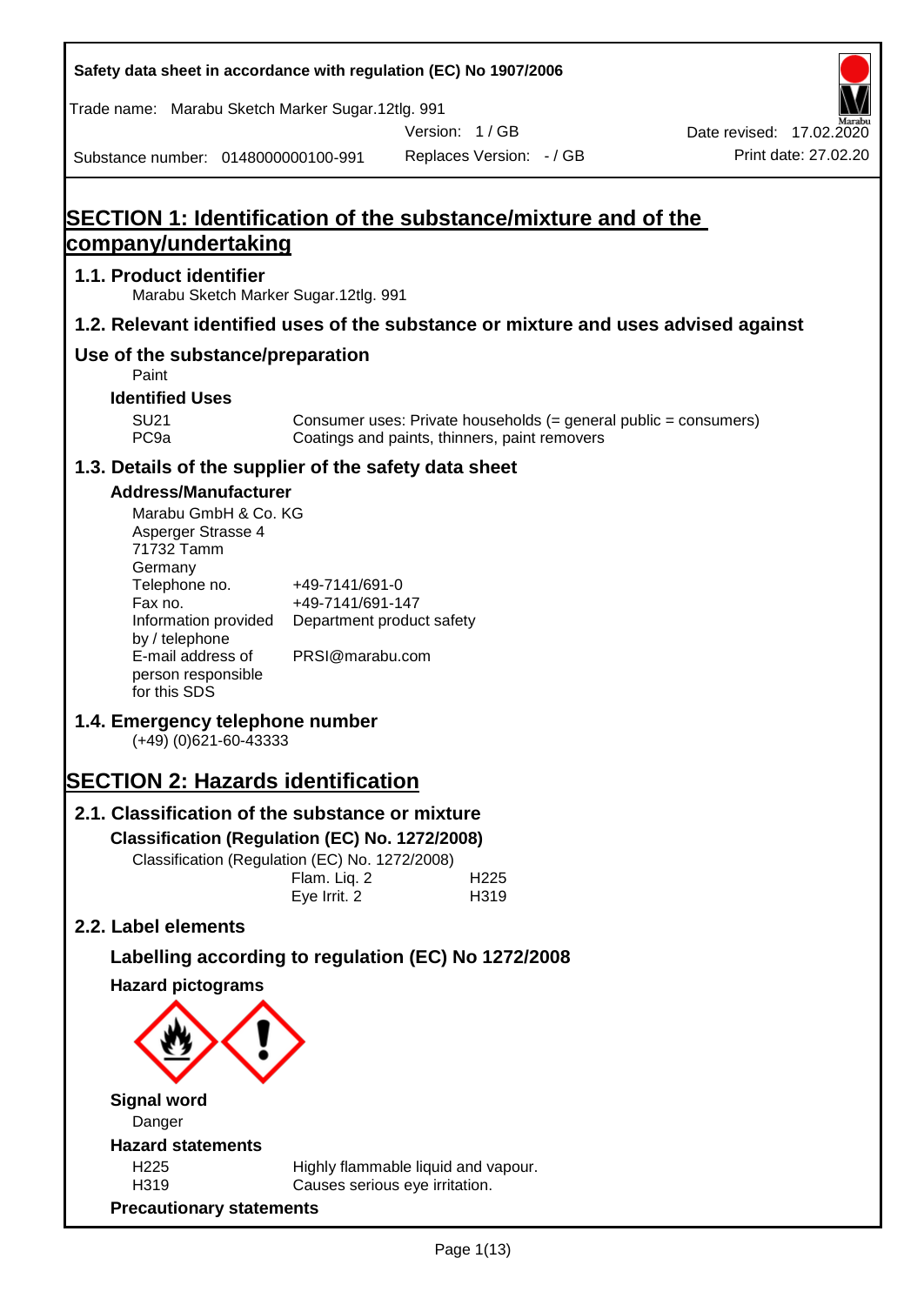| Safety data sheet in accordance with regulation (EC) No 1907/2006                                                          |                                                                                                                                                                                                          |                          |                          |            |                                                                           |  |
|----------------------------------------------------------------------------------------------------------------------------|----------------------------------------------------------------------------------------------------------------------------------------------------------------------------------------------------------|--------------------------|--------------------------|------------|---------------------------------------------------------------------------|--|
| Trade name: Marabu Sketch Marker Sugar.12tlg. 991                                                                          |                                                                                                                                                                                                          | Version: 1/GB            |                          |            | Date revised: 17.02.2020                                                  |  |
| Substance number: 0148000000100-991                                                                                        |                                                                                                                                                                                                          | Replaces Version: - / GB |                          |            | Print date: 27,02.20                                                      |  |
| P <sub>101</sub>                                                                                                           |                                                                                                                                                                                                          |                          |                          |            | If medical advice is needed, have product container or label at hand.     |  |
| P <sub>102</sub><br>P210                                                                                                   | Keep out of reach of children.<br>sources. No smoking.                                                                                                                                                   |                          |                          |            | Keep away from heat, hot surfaces, sparks, open flames and other ignition |  |
| P264.1<br>P280<br>P305+P351+P338                                                                                           | Wash hands thoroughly after handling.<br>Wear protective gloves / protective clothing / eye protection / face protection.<br>IF IN EYES: Rinse cautiously with water for several minutes. Remove contact |                          |                          |            |                                                                           |  |
| P501.9                                                                                                                     | lenses, if present and easy to do. Continue rinsing.                                                                                                                                                     |                          |                          |            | Dispose of contents / container as problematic waste.                     |  |
| 2.3. Other hazards<br>No special hazards have to be mentioned.<br><b>SECTION 3: Composition/information on ingredients</b> |                                                                                                                                                                                                          |                          |                          |            |                                                                           |  |
| 3.2. Mixtures                                                                                                              |                                                                                                                                                                                                          |                          |                          |            |                                                                           |  |
| <b>Hazardous ingredients</b>                                                                                               |                                                                                                                                                                                                          |                          |                          |            |                                                                           |  |
| <b>Ethanol</b><br>CAS No.<br>EINECS no.<br>Registration no.<br>Concentration                                               | 64-17-5<br>200-578-6<br>01-2119457610-43<br>$>=$                                                                                                                                                         | 50                       | $\,<\,$                  | 100        | $\%$                                                                      |  |
| Classification (Regulation (EC) No. 1272/2008)                                                                             | Flam. Liq. 2<br>Eye Irrit. 2                                                                                                                                                                             |                          | H <sub>225</sub><br>H319 |            |                                                                           |  |
| Concentration limits (Regulation (EC) No. 1272/2008)                                                                       | Eye Irrit. 2                                                                                                                                                                                             | H319                     |                          | $>= 50 \%$ |                                                                           |  |
| 1-Methoxy-2-propanol<br>CAS No.<br>EINECS no.<br>Registration no.                                                          | 107-98-2<br>203-539-1<br>01-2119457435-35                                                                                                                                                                |                          |                          |            |                                                                           |  |
| Concentration                                                                                                              | $>=$                                                                                                                                                                                                     | 10                       | $\,<\,$                  | 20         | %                                                                         |  |
| Classification (Regulation (EC) No. 1272/2008)                                                                             | STOT SE3<br>Flam. Liq. 3                                                                                                                                                                                 |                          | H336<br>H <sub>226</sub> |            |                                                                           |  |
| <b>SECTION 4: First aid measures</b><br>4.1. Description of first aid measures                                             |                                                                                                                                                                                                          |                          |                          |            |                                                                           |  |

#### **General information**

In all cases of doubt, or when symptoms persist, seek medical attention. Never give anything by mouth to an unconscious person. If unconscious place in recovery position and seek medical advice.

#### **After inhalation**

Remove to fresh air, keep patient warm and at rest. If breathing is irregular or stopped, administer artificial respiration.

#### **After skin contact**

Remove contaminated clothing. Wash skin thoroughly with soap and water or use recognised skin cleanser. Do NOT use solvents or thinners.

#### **After eye contact**

Remove contact lenses, irrigate copiously with clean, fresh water, holding the eyelids apart for at least 10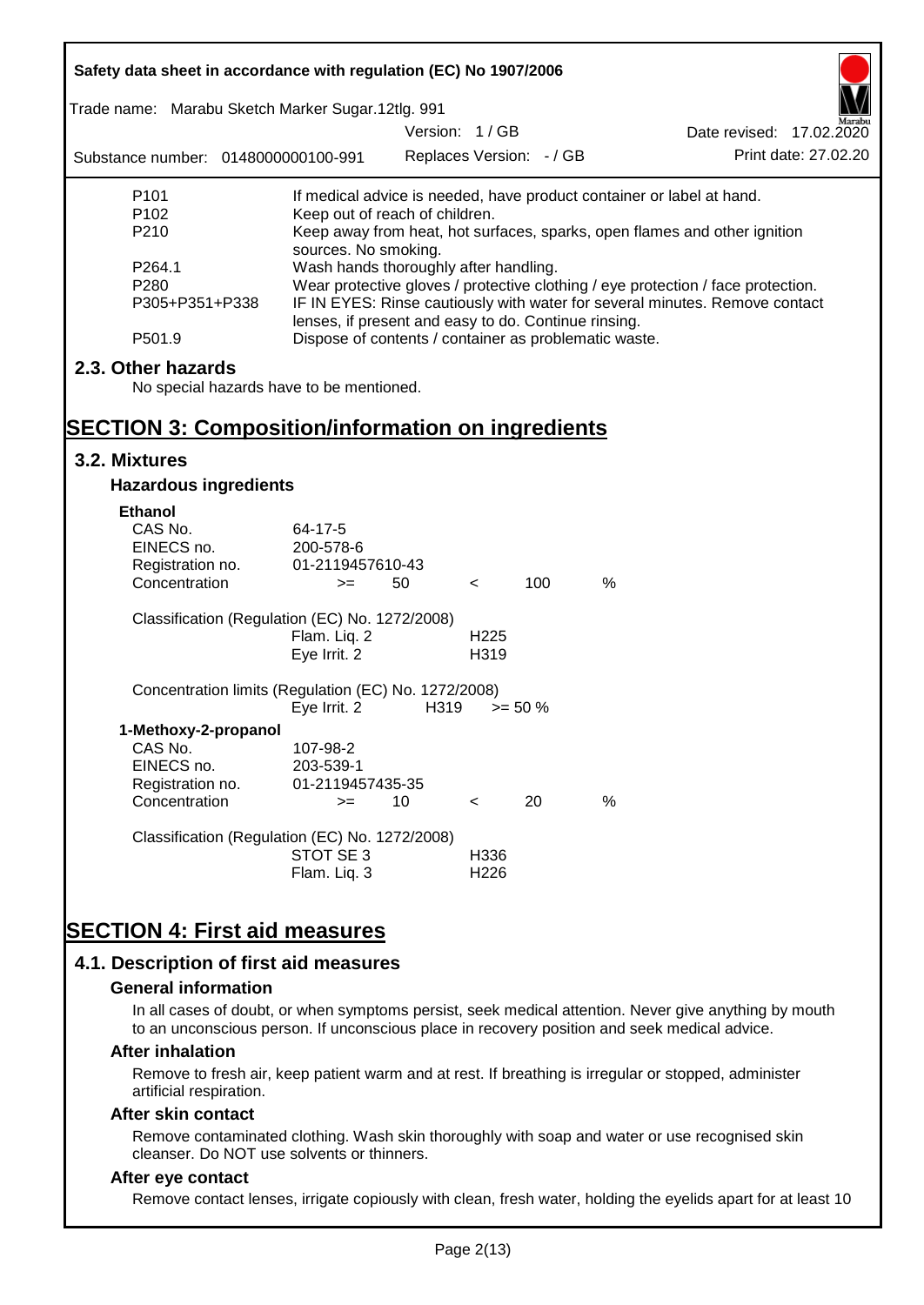#### **Safety data sheet in accordance with regulation (EC) No 1907/2006**

Trade name: Marabu Sketch Marker Sugar.12tlg. 991

Version: 1 / GB

Substance number: 0148000000100-991

Replaces Version: - / GB Print date: 27.02.20 Date revised: 17.02.2020

minutes and seek immediate medical advice.

#### **After ingestion**

If accidentally swallowed rinse the mouth with plenty of water (only if the person is conscious) and obtain immediate medical attention. Keep at rest. Do NOT induce vomiting.

**4.2. Most important symptoms and effects, both acute and delayed** Until now no symptoms known so far.

# **4.3. Indication of any immediate medical attention and special treatment needed**

### **Hints for the physician / treatment**

Treat symptomatically

## **SECTION 5: Firefighting measures**

### **5.1. Extinguishing media**

### **Suitable extinguishing media**

Recommended: alcohol resistant foam, CO2, powders, water spray/mist, Not be used for safety reasons: water jet

### **5.2. Special hazards arising from the substance or mixture**

In the event of fire the following can be released: Carbon monoxide (CO); Carbon dioxide (CO2); dense black smoke

### **5.3. Advice for firefighters**

#### **Special protective equipment for fire-fighting**

Cool closed containers exposed to fire with water. Do not allow run-off from fire fighting to enter drains or water courses.

## **SECTION 6: Accidental release measures**

#### **6.1. Personal precautions, protective equipment and emergency procedures**

Exclude sources of ignition and ventilate the area. Avoid breathing vapours. Refer to protective measures listed in Sections 7 and 8.

#### **6.2. Environmental precautions**

Do not allow to enter drains or waterways. If the product contaminates lakes, rivers or sewage, inform appropriate authorities in accordance with local regulations.

#### **6.3. Methods and material for containment and cleaning up**

Contain and collect spillage with non-combustible absorbent materials, e.g. sand, earth, vermiculite, diatomaceous earth and place in container for disposal according to local regulations (see section 13). Clean preferably with a detergent - avoid use of solvents.

#### **6.4. Reference to other sections**

Information regarding Safe handling, see Section 7. Information regarding personal protective measures, see Section 8. Information regarding waste disposal, see Section 13.

## **SECTION 7: Handling and storage**

## **7.1. Precautions for safe handling**

#### **Advice on safe handling**

Prevent the creation of flammable or explosive concentrations of vapour in air and avoid vapour concentration higher than the occupational exposure limits. In addition, the product should only be used in areas from which all naked lights and other sources of ignition have been excluded. Electrical equipment should be protected to the appropriate standard. Mixture may charge electrostatically: always use earthing leads when transferring from one container to another. Operators should wear anti-static footwear and clothing and floors should be of the conducting type. Isolate from sources of heat, sparks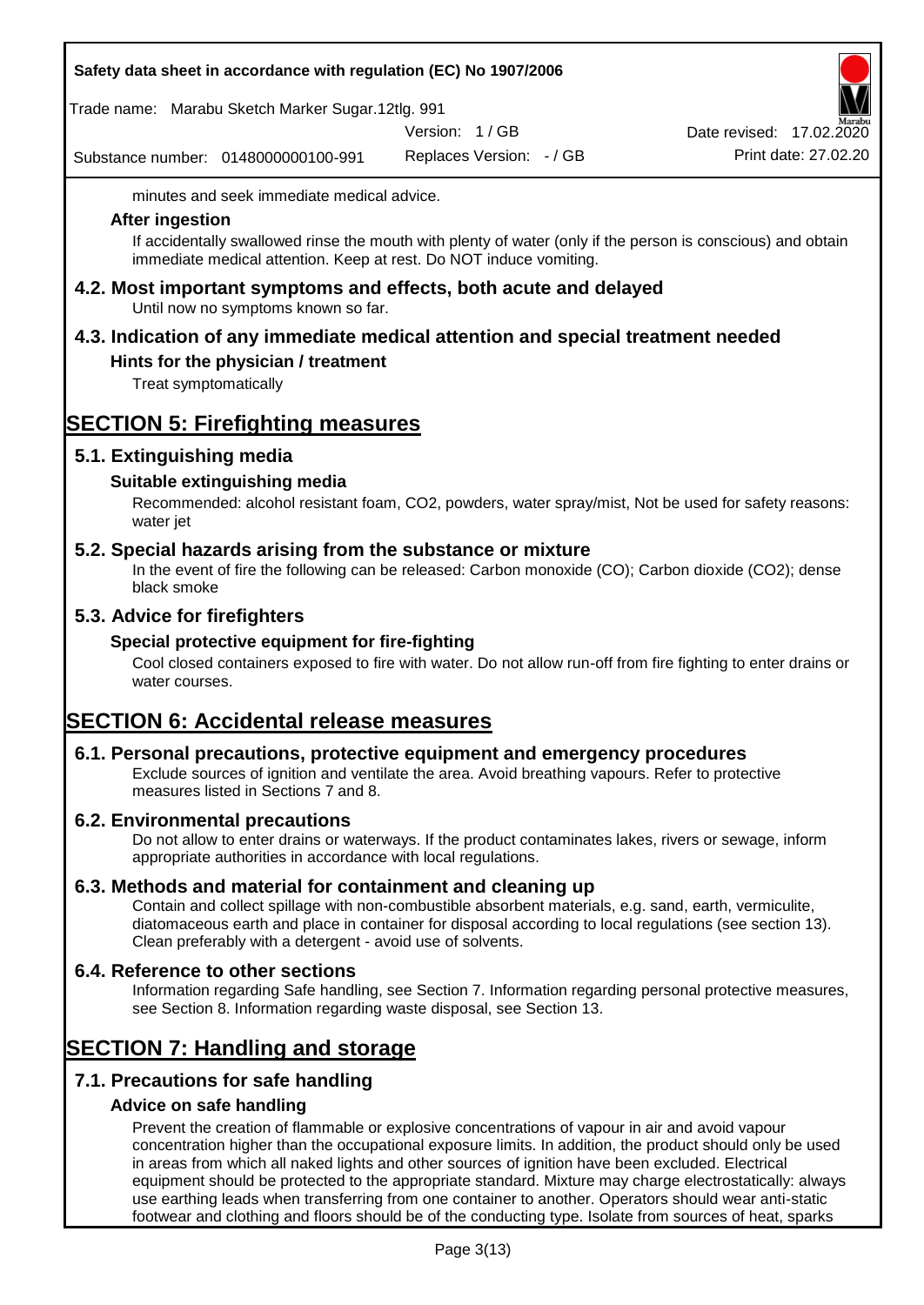| Safety data sheet in accordance with regulation (EC) No 1907/2006                                                                                                                                                                                                                                                                                                                                                                                                                                                                                                                                                                                                                                         |                         |                     |                                   |      |                          |
|-----------------------------------------------------------------------------------------------------------------------------------------------------------------------------------------------------------------------------------------------------------------------------------------------------------------------------------------------------------------------------------------------------------------------------------------------------------------------------------------------------------------------------------------------------------------------------------------------------------------------------------------------------------------------------------------------------------|-------------------------|---------------------|-----------------------------------|------|--------------------------|
| Trade name: Marabu Sketch Marker Sugar.12tlg. 991                                                                                                                                                                                                                                                                                                                                                                                                                                                                                                                                                                                                                                                         |                         |                     |                                   |      |                          |
|                                                                                                                                                                                                                                                                                                                                                                                                                                                                                                                                                                                                                                                                                                           |                         | Version: 1/GB       |                                   |      | Date revised: 17.02.2020 |
| Substance number: 0148000000100-991                                                                                                                                                                                                                                                                                                                                                                                                                                                                                                                                                                                                                                                                       |                         |                     | Replaces Version: - / GB          |      | Print date: 27,02.20     |
| and open flame. No sparking tools should be used. Avoid skin and eye contact. Avoid the inhalation of<br>particulates and spray mist arising from the application of this mixture. Smoking, eating and drinking shall<br>be prohibited in application area. For personal protection see Section 8. Never use pressure to empty:<br>container is not a pressure vessel. Always keep in containers of same material as the original one.<br>Comply with the health and safety at work laws. Do not allow to enter drains or water courses.<br>Advice on protection against fire and explosion<br>Vapours are heavier than air and may spread along floors. Vapours may form explosive mixtures with<br>air. |                         |                     |                                   |      |                          |
| Classification of fires / temperature class / Ignition group / Dust explosion class<br><b>Classification of fires</b><br>Temperature class<br>T3                                                                                                                                                                                                                                                                                                                                                                                                                                                                                                                                                          |                         |                     | B (Combustible liquid substances) |      |                          |
| 7.2. Conditions for safe storage, including any incompatibilities                                                                                                                                                                                                                                                                                                                                                                                                                                                                                                                                                                                                                                         |                         |                     |                                   |      |                          |
| Requirements for storage rooms and vessels                                                                                                                                                                                                                                                                                                                                                                                                                                                                                                                                                                                                                                                                |                         |                     |                                   |      |                          |
| Electrical installations/working materials must comply with the local applied technological safety<br>standards. Storage rooms in which filling operations take place must have a conducting floor. Store in<br>accordance with national regulation                                                                                                                                                                                                                                                                                                                                                                                                                                                       |                         |                     |                                   |      |                          |
| Hints on storage assembly                                                                                                                                                                                                                                                                                                                                                                                                                                                                                                                                                                                                                                                                                 |                         |                     |                                   |      |                          |
| Store away from oxidising agents, from strongly alkaline and strongly acid materials.                                                                                                                                                                                                                                                                                                                                                                                                                                                                                                                                                                                                                     |                         |                     |                                   |      |                          |
| Further information on storage conditions                                                                                                                                                                                                                                                                                                                                                                                                                                                                                                                                                                                                                                                                 |                         |                     |                                   |      |                          |
| Observe label precautions. Store between 15 and 30 °C in a dry, well ventilated place away from<br>sources of heat and direct sunlight. Keep container tightly closed. Keep away from sources of ignition.<br>No smoking. Prevent unauthorised access. Containers which are opened must be carefully resealed and<br>kept upright to prevent leakage.                                                                                                                                                                                                                                                                                                                                                     |                         |                     |                                   |      |                          |
| 7.3. Specific end use(s)<br>Paint                                                                                                                                                                                                                                                                                                                                                                                                                                                                                                                                                                                                                                                                         |                         |                     |                                   |      |                          |
| <b>SECTION 8: Exposure controls/personal protection</b>                                                                                                                                                                                                                                                                                                                                                                                                                                                                                                                                                                                                                                                   |                         |                     |                                   |      |                          |
| 8.1. Control parameters                                                                                                                                                                                                                                                                                                                                                                                                                                                                                                                                                                                                                                                                                   |                         |                     |                                   |      |                          |
| <b>Exposure limit values</b>                                                                                                                                                                                                                                                                                                                                                                                                                                                                                                                                                                                                                                                                              |                         |                     |                                   |      |                          |
| <b>Ethanol</b>                                                                                                                                                                                                                                                                                                                                                                                                                                                                                                                                                                                                                                                                                            |                         |                     |                                   |      |                          |
| List                                                                                                                                                                                                                                                                                                                                                                                                                                                                                                                                                                                                                                                                                                      | EH40                    |                     |                                   |      |                          |
| Type                                                                                                                                                                                                                                                                                                                                                                                                                                                                                                                                                                                                                                                                                                      | <b>WEL</b>              |                     |                                   |      |                          |
| Value                                                                                                                                                                                                                                                                                                                                                                                                                                                                                                                                                                                                                                                                                                     | 1920                    | mg/m <sup>3</sup>   |                                   | 1000 | ppm(V)                   |
| <b>Status: 2011</b>                                                                                                                                                                                                                                                                                                                                                                                                                                                                                                                                                                                                                                                                                       |                         |                     |                                   |      |                          |
| 1-Methoxy-2-propanol<br>List                                                                                                                                                                                                                                                                                                                                                                                                                                                                                                                                                                                                                                                                              | EH40                    |                     |                                   |      |                          |
| <b>Type</b>                                                                                                                                                                                                                                                                                                                                                                                                                                                                                                                                                                                                                                                                                               | WEL                     |                     |                                   |      |                          |
| Value                                                                                                                                                                                                                                                                                                                                                                                                                                                                                                                                                                                                                                                                                                     | 375                     | mg/m <sup>3</sup>   |                                   | 100  | ppm(V)                   |
| Short term exposure limit                                                                                                                                                                                                                                                                                                                                                                                                                                                                                                                                                                                                                                                                                 | 560                     | mg/m <sup>3</sup>   |                                   | 150  | ppm(V)                   |
| Skin resorption / sensibilisation: Sk;                                                                                                                                                                                                                                                                                                                                                                                                                                                                                                                                                                                                                                                                    |                         | <b>Status: 2011</b> |                                   |      |                          |
| <b>Derived No/Minimal Effect Levels (DNEL/DMEL)</b>                                                                                                                                                                                                                                                                                                                                                                                                                                                                                                                                                                                                                                                       |                         |                     |                                   |      |                          |
| <b>Ethanol</b>                                                                                                                                                                                                                                                                                                                                                                                                                                                                                                                                                                                                                                                                                            |                         |                     |                                   |      |                          |
| Type of value                                                                                                                                                                                                                                                                                                                                                                                                                                                                                                                                                                                                                                                                                             |                         |                     | Derived No Effect Level (DNEL)    |      |                          |
| Reference group                                                                                                                                                                                                                                                                                                                                                                                                                                                                                                                                                                                                                                                                                           | Worker                  |                     |                                   |      |                          |
| Duration of exposure<br>Route of exposure                                                                                                                                                                                                                                                                                                                                                                                                                                                                                                                                                                                                                                                                 | Long term<br>inhalative |                     |                                   |      |                          |
| Mode of action                                                                                                                                                                                                                                                                                                                                                                                                                                                                                                                                                                                                                                                                                            |                         | Systemic effects    |                                   |      |                          |
| Concentration                                                                                                                                                                                                                                                                                                                                                                                                                                                                                                                                                                                                                                                                                             |                         | 950                 |                                   |      | mg/m <sup>3</sup>        |
| Type of value<br>Reference group                                                                                                                                                                                                                                                                                                                                                                                                                                                                                                                                                                                                                                                                          | Worker                  |                     | Derived No Effect Level (DNEL)    |      |                          |
|                                                                                                                                                                                                                                                                                                                                                                                                                                                                                                                                                                                                                                                                                                           |                         |                     |                                   |      |                          |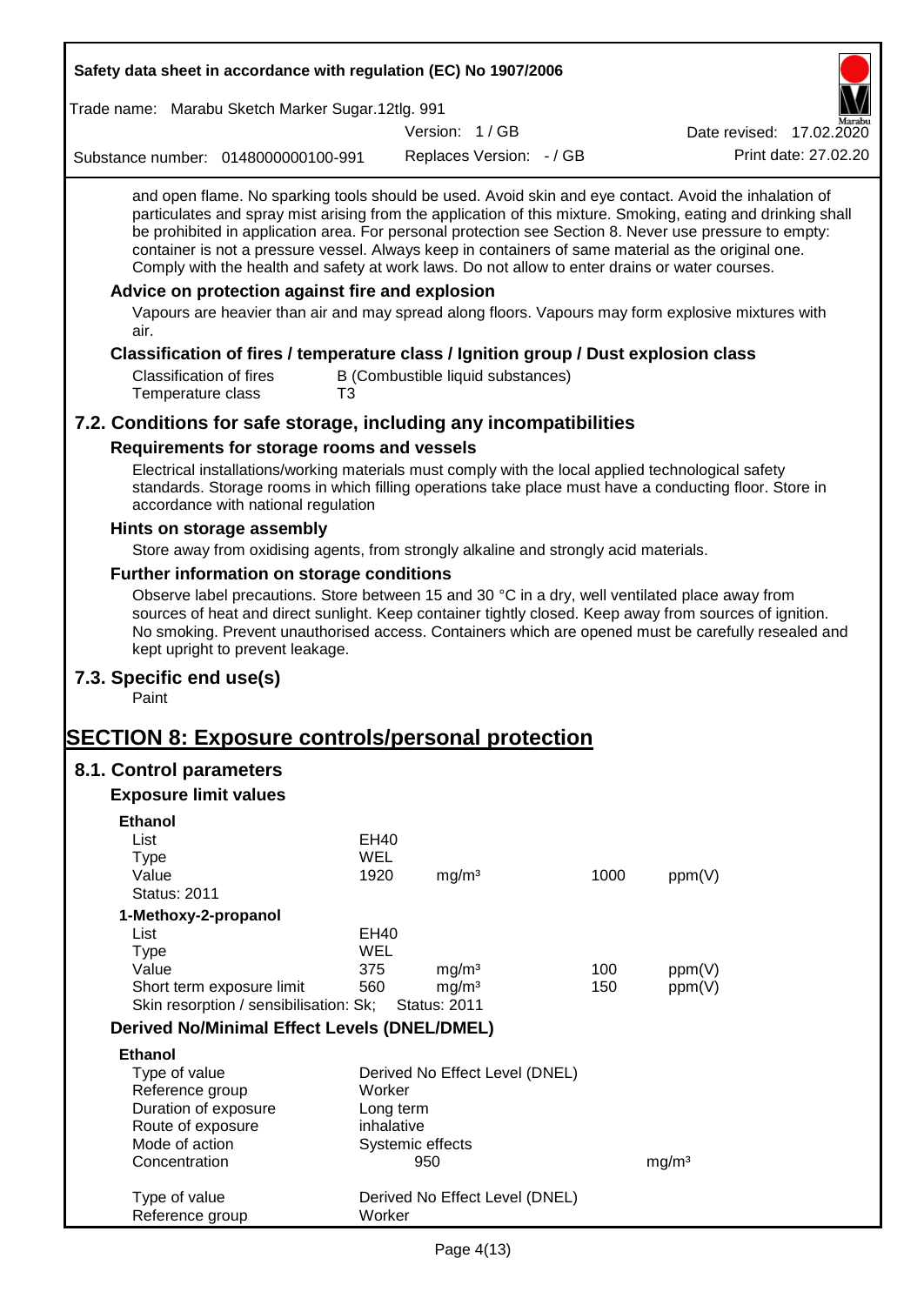| Safety data sheet in accordance with regulation (EC) No 1907/2006 |                                |                          |
|-------------------------------------------------------------------|--------------------------------|--------------------------|
| Trade name: Marabu Sketch Marker Sugar.12tlg. 991                 |                                |                          |
|                                                                   | Version: 1/GB                  | Date revised: 17.02.2020 |
| Substance number: 0148000000100-991                               | Replaces Version: - / GB       | Print date: 27.02.20     |
| Duration of exposure                                              | Short term                     |                          |
| Route of exposure                                                 | inhalative                     |                          |
| Mode of action                                                    | Local effects                  |                          |
| Concentration                                                     | 1900                           | mg/m <sup>3</sup>        |
| Type of value                                                     | Derived No Effect Level (DNEL) |                          |
| Reference group                                                   | Worker                         |                          |
| Duration of exposure                                              | Long term                      |                          |
| Route of exposure                                                 | dermal                         |                          |
| Mode of action                                                    | Systemic effects               |                          |
| Concentration                                                     | 343                            | mg/kg/d                  |
| Type of value                                                     | Derived No Effect Level (DNEL) |                          |
| Reference group                                                   | Consumer                       |                          |
| Duration of exposure                                              | Long term                      |                          |
| Route of exposure                                                 | inhalative                     |                          |
| Mode of action                                                    |                                |                          |
| Concentration                                                     | Systemic effects<br>114        | mg/m <sup>3</sup>        |
|                                                                   |                                |                          |
| Type of value                                                     | Derived No Effect Level (DNEL) |                          |
| Reference group                                                   | Consumer                       |                          |
| Duration of exposure                                              | Short term                     |                          |
| Route of exposure                                                 | inhalative                     |                          |
| Mode of action                                                    | Local effects                  |                          |
| Concentration                                                     | 950                            | mg/m <sup>3</sup>        |
| Type of value                                                     | Derived No Effect Level (DNEL) |                          |
| Reference group                                                   | Consumer                       |                          |
| Duration of exposure                                              | Long term                      |                          |
| Route of exposure                                                 | dermal                         |                          |
| Mode of action                                                    | Systemic effects               |                          |
| Concentration                                                     | 206                            | mg/kg/d                  |
|                                                                   |                                |                          |
| Type of value                                                     | Derived No Effect Level (DNEL) |                          |
| Reference group                                                   | Consumer                       |                          |
| Duration of exposure                                              | Long term                      |                          |
| Route of exposure                                                 | oral                           |                          |
| Mode of action                                                    | Systemic effects               |                          |
| Concentration                                                     | 87                             | mg/kg/d                  |
| 1-Methoxy-2-propanol                                              |                                |                          |
| Type of value                                                     | Derived No Effect Level (DNEL) |                          |
| Reference group                                                   | Worker                         |                          |
| Duration of exposure                                              | Acute                          |                          |
| Route of exposure                                                 | inhalative                     |                          |
| Mode of action                                                    | Local effects                  |                          |
| Concentration                                                     | 553,5                          | mg/m <sup>3</sup>        |
|                                                                   |                                |                          |
| Type of value                                                     | Derived No Effect Level (DNEL) |                          |
| Reference group                                                   | Worker                         |                          |
| Duration of exposure                                              | Long term                      |                          |
| Route of exposure                                                 | dermal                         |                          |
| Mode of action                                                    | Systemic effects               |                          |
| Concentration                                                     | 50,6                           | mg/person/               |
|                                                                   |                                | d                        |
| Type of value                                                     | Derived No Effect Level (DNEL) |                          |
|                                                                   |                                |                          |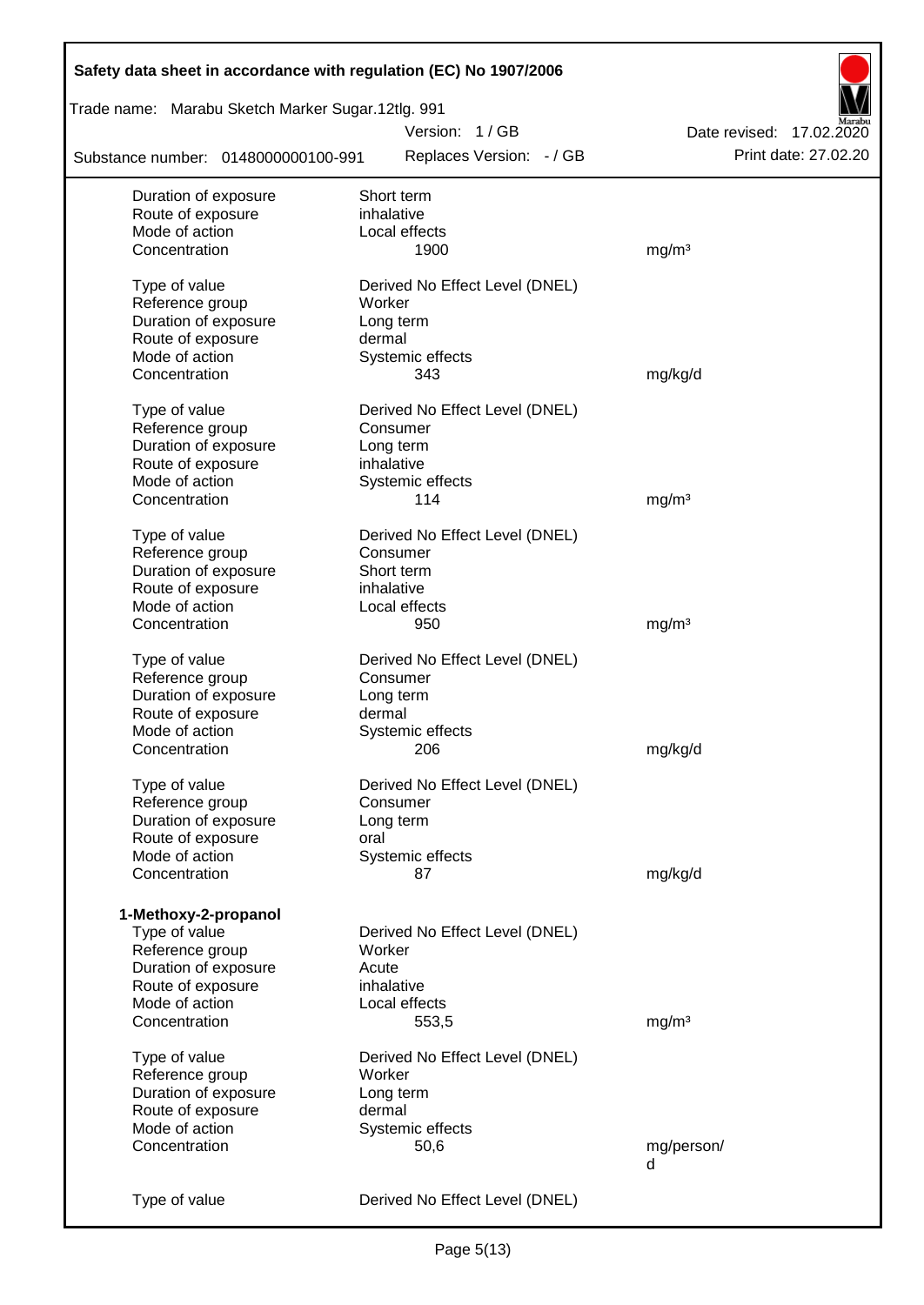| Safety data sheet in accordance with regulation (EC) No 1907/2006 |             |                                |                          |
|-------------------------------------------------------------------|-------------|--------------------------------|--------------------------|
| Trade name: Marabu Sketch Marker Sugar.12tlg. 991                 |             |                                |                          |
|                                                                   |             | Version: 1/GB                  | Date revised: 17.02.2020 |
| Substance number: 0148000000100-991                               |             | Replaces Version: - / GB       | Print date: 27,02.20     |
| Reference group                                                   |             | Worker                         |                          |
| Duration of exposure                                              |             | Long term                      |                          |
| Route of exposure                                                 |             | inhalative                     |                          |
| Mode of action                                                    |             | Systemic effects               |                          |
| Concentration                                                     |             | 369                            | mg/m <sup>3</sup>        |
| Type of value                                                     |             | Derived No Effect Level (DNEL) |                          |
| Reference group                                                   |             | <b>General Population</b>      |                          |
| Duration of exposure                                              |             | Long term                      |                          |
| Route of exposure                                                 |             | dermal                         |                          |
| Mode of action                                                    |             | Systemic effects               |                          |
| Concentration                                                     |             | 18,1                           | mg/kg                    |
| Type of value                                                     |             | Derived No Effect Level (DNEL) |                          |
| Reference group                                                   |             | <b>General Population</b>      |                          |
| Duration of exposure                                              |             | Long term                      |                          |
| Route of exposure                                                 |             | inhalative                     |                          |
| Mode of action                                                    |             | Systemic effects               |                          |
| Concentration                                                     |             | 43,9                           | mg/m <sup>3</sup>        |
|                                                                   |             |                                |                          |
| Type of value                                                     |             | Derived No Effect Level (DNEL) |                          |
| Reference group                                                   |             | <b>General Population</b>      |                          |
| Duration of exposure                                              |             | Long term                      |                          |
| Route of exposure                                                 | oral        |                                |                          |
| Mode of action                                                    |             | Systemic effects               |                          |
| Concentration                                                     |             | 3,3                            | mg/kg/d                  |
| <b>Predicted No Effect Concentration (PNEC)</b>                   |             |                                |                          |
| <b>Ethanol</b>                                                    |             |                                |                          |
| Type of value                                                     | <b>PNEC</b> |                                |                          |
|                                                                   |             | Freshwater                     |                          |
| Type<br>Concentration                                             |             | 0,96                           | mg/l                     |
|                                                                   |             |                                |                          |
| Type of value                                                     | <b>PNEC</b> |                                |                          |
| <b>Type</b>                                                       |             | Saltwater                      |                          |
| Concentration                                                     |             | 0,79                           | mg/l                     |
| Type of value                                                     | <b>PNEC</b> |                                |                          |
| <b>Type</b>                                                       |             | Water (intermittent release)   |                          |
| Concentration                                                     |             | 2,75                           | mg/l                     |
| Type of value                                                     | <b>PNEC</b> |                                |                          |
| <b>Type</b>                                                       |             | Sewage treatment plant (STP)   |                          |
| Concentration                                                     |             | 580                            | mg/l                     |
| Type of value                                                     | <b>PNEC</b> |                                |                          |
| <b>Type</b>                                                       |             | Freshwater sediment            |                          |
| Concentration                                                     |             | 3,6                            | mg/kg                    |
|                                                                   | <b>PNEC</b> |                                |                          |
| Type of value                                                     |             | Marine sediment                |                          |
| <b>Type</b><br>Concentration                                      |             |                                |                          |
|                                                                   |             | 2,9                            | mg/kg                    |
| Type of value                                                     | <b>PNEC</b> |                                |                          |
| <b>Type</b>                                                       | Soil        |                                |                          |
| Concentration                                                     |             | 0,63                           | mg/kg                    |
|                                                                   |             |                                |                          |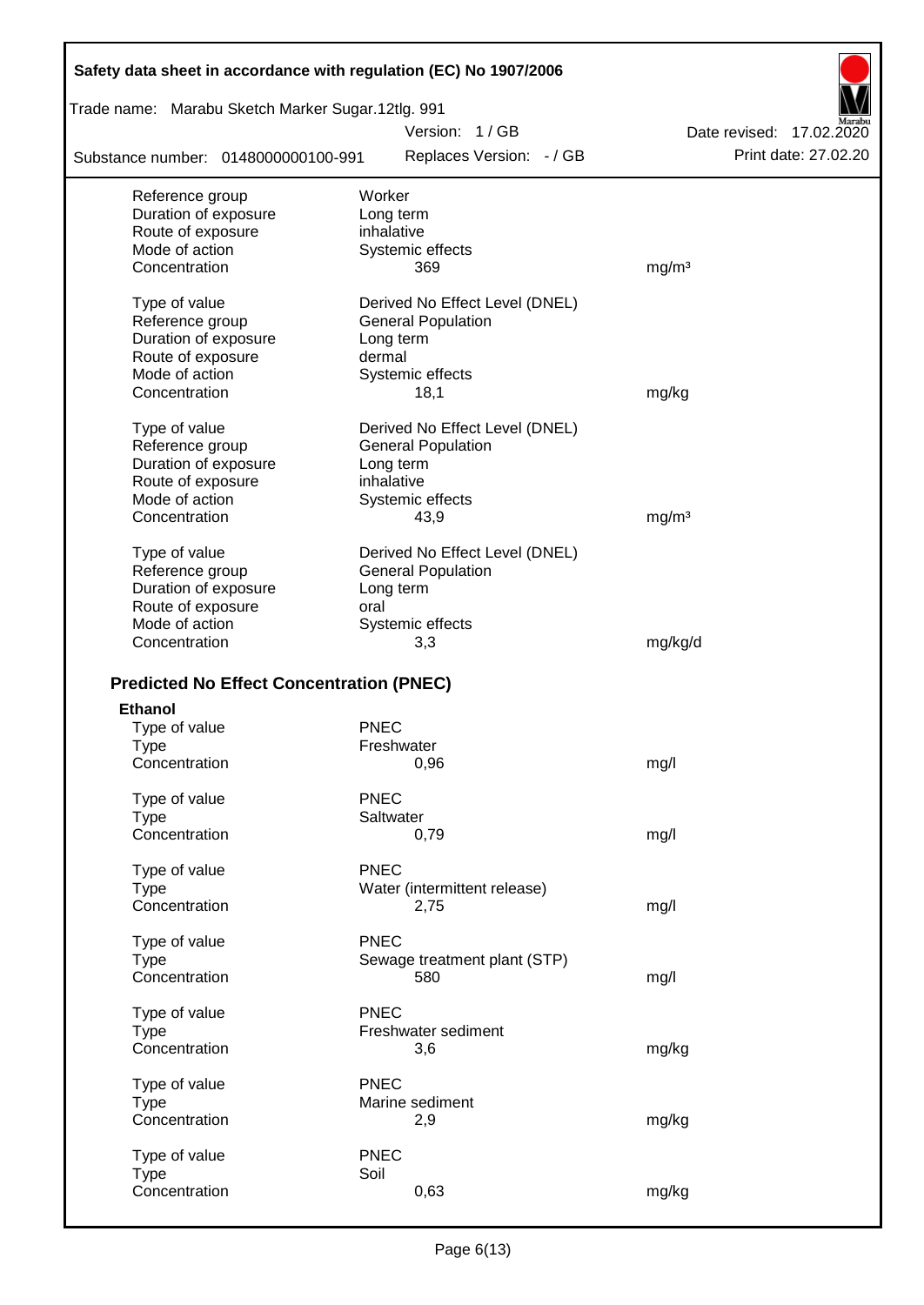|                                                   | Safety data sheet in accordance with regulation (EC) No 1907/2006 |                          |
|---------------------------------------------------|-------------------------------------------------------------------|--------------------------|
| Trade name: Marabu Sketch Marker Sugar.12tlg. 991 |                                                                   |                          |
|                                                   | Version: 1/GB                                                     | Date revised: 17.02.2020 |
| Substance number: 0148000000100-991               | Replaces Version: - / GB                                          | Print date: 27.02.20     |
| 1-Methoxy-2-propanol                              |                                                                   |                          |
| Type of value                                     | <b>PNEC</b>                                                       |                          |
| <b>Type</b>                                       | Freshwater                                                        |                          |
| Concentration                                     | 10                                                                | mg/l                     |
| Type of value                                     | <b>PNEC</b>                                                       |                          |
| <b>Type</b>                                       | Water                                                             |                          |
| Concentration                                     | 41,6                                                              | mg/kg                    |
| Type of value                                     | <b>PNEC</b>                                                       |                          |
| Type                                              | Sediment                                                          |                          |
| Concentration                                     | 41,6                                                              | mg/kg                    |
| Type of value                                     | <b>PNEC</b>                                                       |                          |
| <b>Type</b>                                       | Marine sediment                                                   |                          |
| Concentration                                     | 4,17                                                              | mg/kg                    |
| Type of value                                     | <b>PNEC</b>                                                       |                          |
| <b>Type</b>                                       | Soil                                                              |                          |
| Concentration                                     | 2,47                                                              | mg/kg                    |
| Type of value                                     | <b>PNEC</b>                                                       |                          |
| <b>Type</b>                                       | Sewage treatment plant (STP)                                      |                          |
| Concentration                                     | 100                                                               | mg/l                     |
|                                                   |                                                                   |                          |

## **8.2. Exposure controls**

#### **Exposure controls**

Provide adequate ventilation. Where reasonably practicable this should be achieved by the use of local exhaust ventilation and good general extraction. If these are not sufficient to maintain concentrations of particulates and solvent vapour below the OEL, suitable respiratory protection must be worn.

#### **Respiratory protection**

If workers are exposed to concentrations above the exposure limit they must use appropriate, certified respirators. Full mask, filter A

#### **Hand protection**

There is no one glove material or combination of materials that will give unlimited resistance to any individual or combination of chemicals.

For prolonged or repeated handling nitrile rubber gloves with textile undergloves are required.

| Material thickness | 0.5 | mm  |
|--------------------|-----|-----|
| Breakthrough time  | 30  | min |

The breakthrough time must be greater than the end use time of the product.

The instructions and information provided by the glove manufacturer on use, storage, maintenance and replacement must be followed.

Gloves should be replaced regularly and if there is any sign of damage to the glove material.

Always ensure that gloves are free from defects and that they are stored and used correctly.

The performance or effectiveness of the glove may be reduced by physical/ chemical damage and poor maintenance.

Barrier creams may help to protect the exposed areas of the skin, they should however not be applied once exposure has occurred.

#### **Eye protection**

Use safety eyewear designed to protect against splash of liquids.

#### **Body protection**

Cotton or cotton/synthetic overalls or coveralls are normally suitable.

## **SECTION 9: Physical and chemical properties**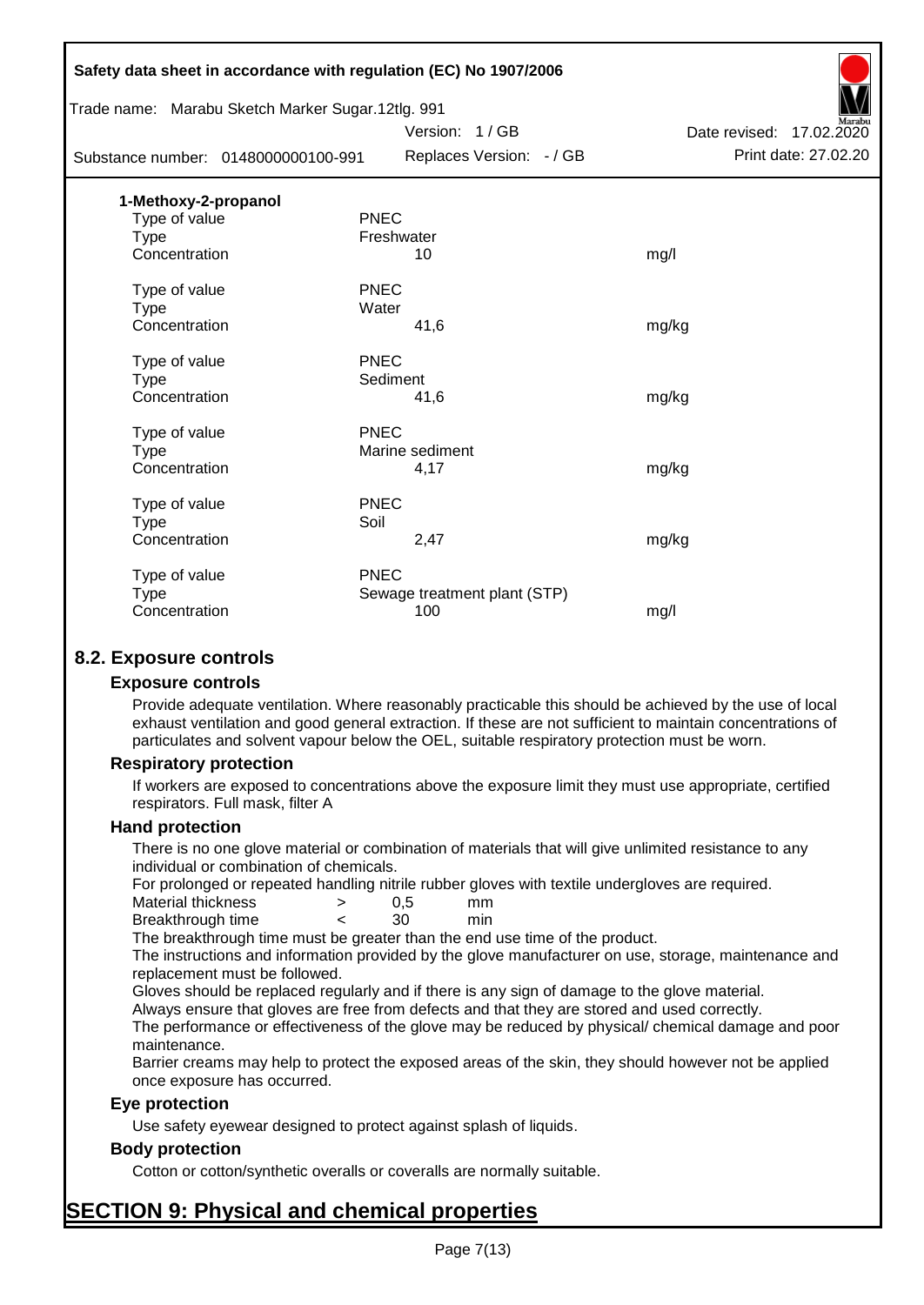| Safety data sheet in accordance with regulation (EC) No 1907/2006<br>Trade name: Marabu Sketch Marker Sugar.12tlg. 991 |         |                         |                          |             |                                                  |
|------------------------------------------------------------------------------------------------------------------------|---------|-------------------------|--------------------------|-------------|--------------------------------------------------|
| Substance number: 0148000000100-991                                                                                    |         | Version: 1/GB           | Replaces Version: - / GB |             | Date revised: 17.02.2020<br>Print date: 27.02.20 |
|                                                                                                                        |         |                         |                          |             |                                                  |
| 9.1. Information on basic physical and chemical properties                                                             |         |                         |                          |             |                                                  |
| <b>Form</b><br><b>Colour</b>                                                                                           | Liquid  |                         |                          |             |                                                  |
| <b>Odour</b>                                                                                                           | grey    | solvent-like            |                          |             |                                                  |
| <b>Odour threshold</b>                                                                                                 |         |                         |                          |             |                                                  |
| Remarks                                                                                                                |         | No data available       |                          |             |                                                  |
| pH value                                                                                                               |         |                         |                          |             |                                                  |
| Remarks                                                                                                                |         | Not applicable          |                          |             |                                                  |
| <b>Melting point</b>                                                                                                   |         |                         |                          |             |                                                  |
| Remarks                                                                                                                |         | not determined          |                          |             |                                                  |
| <b>Freezing point</b>                                                                                                  |         |                         |                          |             |                                                  |
| Remarks                                                                                                                |         | not determined          |                          |             |                                                  |
| Initial boiling point and boiling range                                                                                |         |                         |                          |             |                                                  |
| Value                                                                                                                  | appr.   | 78                      |                          | $^{\circ}C$ |                                                  |
| <b>Flash point</b>                                                                                                     |         |                         |                          |             |                                                  |
| Value                                                                                                                  |         | 12                      |                          | $^{\circ}C$ |                                                  |
|                                                                                                                        |         |                         |                          |             |                                                  |
| Evaporation rate (ether $= 1$ ) :<br>Remarks                                                                           |         | not determined          |                          |             |                                                  |
|                                                                                                                        |         |                         |                          |             |                                                  |
| <b>Flammability (solid, gas)</b><br>Not applicable                                                                     |         |                         |                          |             |                                                  |
| Upper/lower flammability or explosive limits                                                                           |         |                         |                          |             |                                                  |
| Lower explosion limit                                                                                                  | appr.   | 1,5                     |                          | %(V)        |                                                  |
| Upper explosion limit<br>Source                                                                                        | appr.   | 15<br>Literature value  |                          | $%$ (V)     |                                                  |
| <b>Vapour pressure</b>                                                                                                 |         |                         |                          |             |                                                  |
| Value                                                                                                                  |         | 59                      |                          | hPa         |                                                  |
| <b>Vapour density</b>                                                                                                  | appr.   |                         |                          |             |                                                  |
| Remarks                                                                                                                |         | not determined          |                          |             |                                                  |
| <b>Density</b>                                                                                                         |         |                         |                          |             |                                                  |
| Remarks                                                                                                                |         | not determined          |                          |             |                                                  |
|                                                                                                                        |         |                         |                          |             |                                                  |
| Solubility in water<br>Remarks                                                                                         |         |                         |                          |             |                                                  |
| <b>Partition coefficient: n-octanol/water</b>                                                                          |         | partially miscible      |                          |             |                                                  |
| Remarks                                                                                                                |         |                         |                          |             |                                                  |
|                                                                                                                        |         | Not applicable          |                          |             |                                                  |
| Ignition temperature                                                                                                   |         |                         |                          | $^{\circ}C$ |                                                  |
| Value<br>Source                                                                                                        | appr.   | 287<br>Literature value |                          |             |                                                  |
| <b>Efflux time</b>                                                                                                     |         |                         |                          |             |                                                  |
| Value                                                                                                                  | $\,<\,$ | 12                      |                          | s           |                                                  |
| Temperature                                                                                                            |         | 20                      | $^{\circ}C$              |             |                                                  |
| Method                                                                                                                 |         | DIN 53211 4 mm          |                          |             |                                                  |
| <b>Explosive properties</b>                                                                                            |         |                         |                          |             |                                                  |
| evaluation                                                                                                             | no      |                         |                          |             |                                                  |
| <b>Oxidising properties</b>                                                                                            |         |                         |                          |             |                                                  |
| evaluation                                                                                                             |         | None known              |                          |             |                                                  |
| 9.2. Other information                                                                                                 |         |                         |                          |             |                                                  |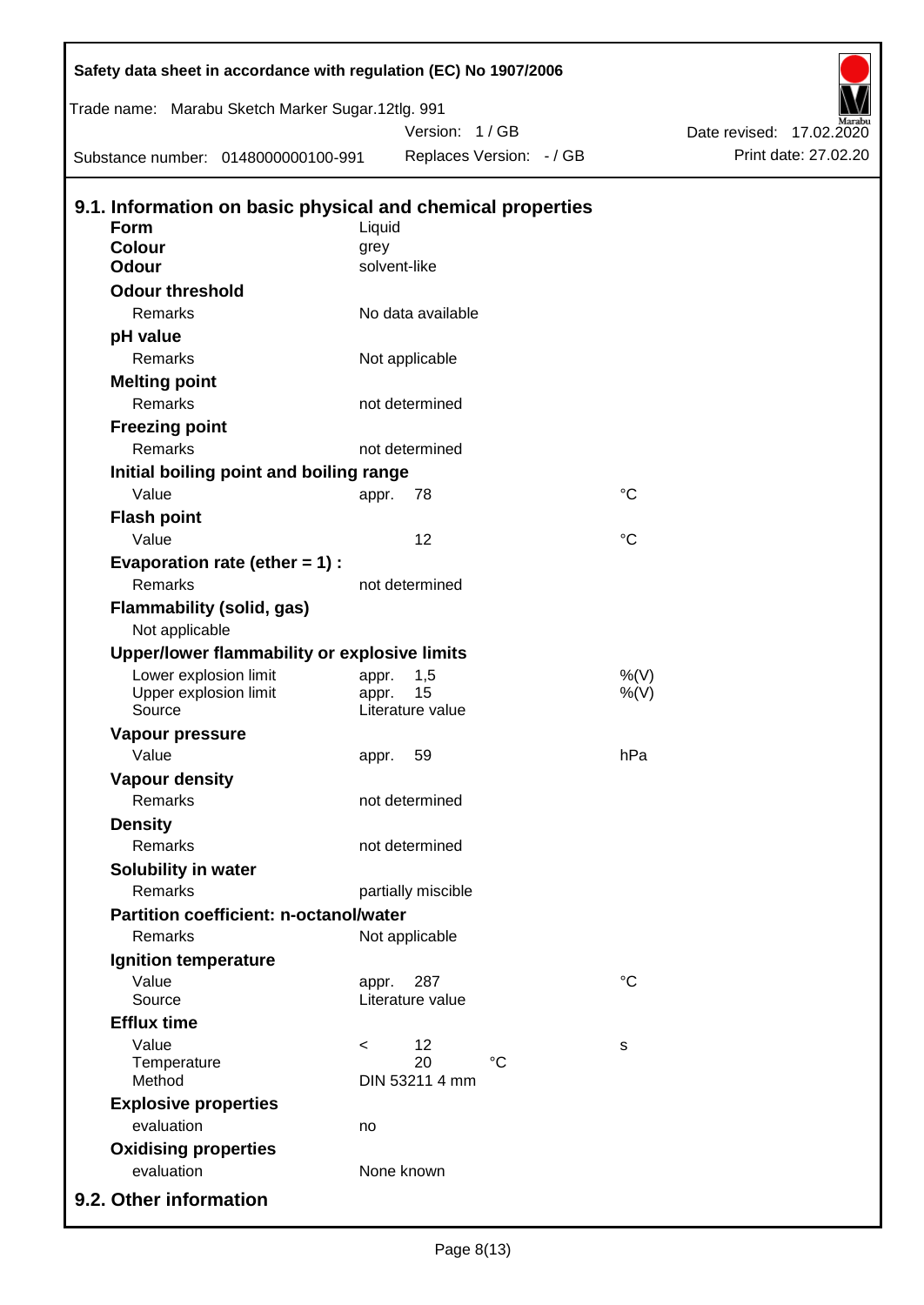| Safety data sheet in accordance with regulation (EC) No 1907/2006                                                                          |                                                                                                                                              |                                      |       |                                                                                                        |  |  |  |
|--------------------------------------------------------------------------------------------------------------------------------------------|----------------------------------------------------------------------------------------------------------------------------------------------|--------------------------------------|-------|--------------------------------------------------------------------------------------------------------|--|--|--|
| Trade name: Marabu Sketch Marker Sugar.12tlg. 991                                                                                          |                                                                                                                                              |                                      |       |                                                                                                        |  |  |  |
|                                                                                                                                            |                                                                                                                                              | Version: 1/GB                        |       | Date revised: 17.02.2020                                                                               |  |  |  |
| Substance number: 0148000000100-991                                                                                                        |                                                                                                                                              | Replaces Version: - / GB             |       | Print date: 27.02.20                                                                                   |  |  |  |
| <b>Other information</b>                                                                                                                   |                                                                                                                                              |                                      |       | The physical specifications are approximate values and refer to the used safety relevant component(s). |  |  |  |
| <b>SECTION 10: Stability and reactivity</b>                                                                                                |                                                                                                                                              |                                      |       |                                                                                                        |  |  |  |
| 10.1. Reactivity<br>No hazardous reactions when stored and handled according to prescribed instructions.                                   |                                                                                                                                              |                                      |       |                                                                                                        |  |  |  |
| 10.2. Chemical stability<br>Stable under recommended storage and handling conditions (see section 7).                                      |                                                                                                                                              |                                      |       |                                                                                                        |  |  |  |
| exothermic reactions.                                                                                                                      | 10.3. Possibility of hazardous reactions<br>Keep away from oxidising agents, strongly alkaline and strongly acid materials in order to avoid |                                      |       |                                                                                                        |  |  |  |
| 10.4. Conditions to avoid<br>When exposed to high temperatures may produce hazardous decomposition products.                               |                                                                                                                                              |                                      |       |                                                                                                        |  |  |  |
| 10.5. Incompatible materials<br>No hazardous reactions when stored and handled according to prescribed instructions.                       |                                                                                                                                              |                                      |       |                                                                                                        |  |  |  |
| 10.6. Hazardous decomposition products<br>See chapter 5.2 (Firefighting measures - Special hazards arising from the substance or mixture). |                                                                                                                                              |                                      |       |                                                                                                        |  |  |  |
| <b>SECTION 11: Toxicological information</b>                                                                                               |                                                                                                                                              |                                      |       |                                                                                                        |  |  |  |
| 11.1. Information on toxicological effects                                                                                                 |                                                                                                                                              |                                      |       |                                                                                                        |  |  |  |
| <b>Acute oral toxicity</b>                                                                                                                 |                                                                                                                                              |                                      |       |                                                                                                        |  |  |  |
| Remarks                                                                                                                                    |                                                                                                                                              |                                      |       | Based on available data, the classification criteria are not met.                                      |  |  |  |
| <b>Acute oral toxicity (Components)</b>                                                                                                    |                                                                                                                                              |                                      |       |                                                                                                        |  |  |  |
| 1-Methoxy-2-propanol                                                                                                                       |                                                                                                                                              |                                      |       |                                                                                                        |  |  |  |
| <b>Species</b><br>LD50                                                                                                                     | rat                                                                                                                                          | 5200                                 | mg/kg |                                                                                                        |  |  |  |
| <b>Acute dermal toxicity</b>                                                                                                               |                                                                                                                                              |                                      |       |                                                                                                        |  |  |  |
| Remarks                                                                                                                                    |                                                                                                                                              |                                      |       | Based on available data, the classification criteria are not met.                                      |  |  |  |
| <b>Acute dermal toxicity (Components)</b>                                                                                                  |                                                                                                                                              |                                      |       |                                                                                                        |  |  |  |
| 1-Methoxy-2-propanol<br>Species<br>LD50                                                                                                    | rabbit                                                                                                                                       | 14000                                | mg/kg |                                                                                                        |  |  |  |
| <b>Acute inhalational toxicity</b>                                                                                                         |                                                                                                                                              |                                      |       |                                                                                                        |  |  |  |
| Remarks                                                                                                                                    |                                                                                                                                              |                                      |       | Based on available data, the classification criteria are not met.                                      |  |  |  |
| <b>Skin corrosion/irritation</b>                                                                                                           |                                                                                                                                              |                                      |       |                                                                                                        |  |  |  |
| Remarks                                                                                                                                    |                                                                                                                                              |                                      |       | Based on available data, the classification criteria are not met.                                      |  |  |  |
| Serious eye damage/irritation                                                                                                              |                                                                                                                                              |                                      |       |                                                                                                        |  |  |  |
| evaluation<br>Remarks                                                                                                                      | irritant                                                                                                                                     | The classification criteria are met. |       |                                                                                                        |  |  |  |
| <b>Sensitization</b>                                                                                                                       |                                                                                                                                              |                                      |       |                                                                                                        |  |  |  |
| Remarks                                                                                                                                    |                                                                                                                                              |                                      |       | Based on available data, the classification criteria are not met.                                      |  |  |  |
| <b>Mutagenicity</b>                                                                                                                        |                                                                                                                                              |                                      |       |                                                                                                        |  |  |  |
| Remarks                                                                                                                                    |                                                                                                                                              |                                      |       | Based on available data, the classification criteria are not met.                                      |  |  |  |
| <b>Reproductive toxicity</b><br>Remarks                                                                                                    |                                                                                                                                              |                                      |       | Based on available data, the classification criteria are not met.                                      |  |  |  |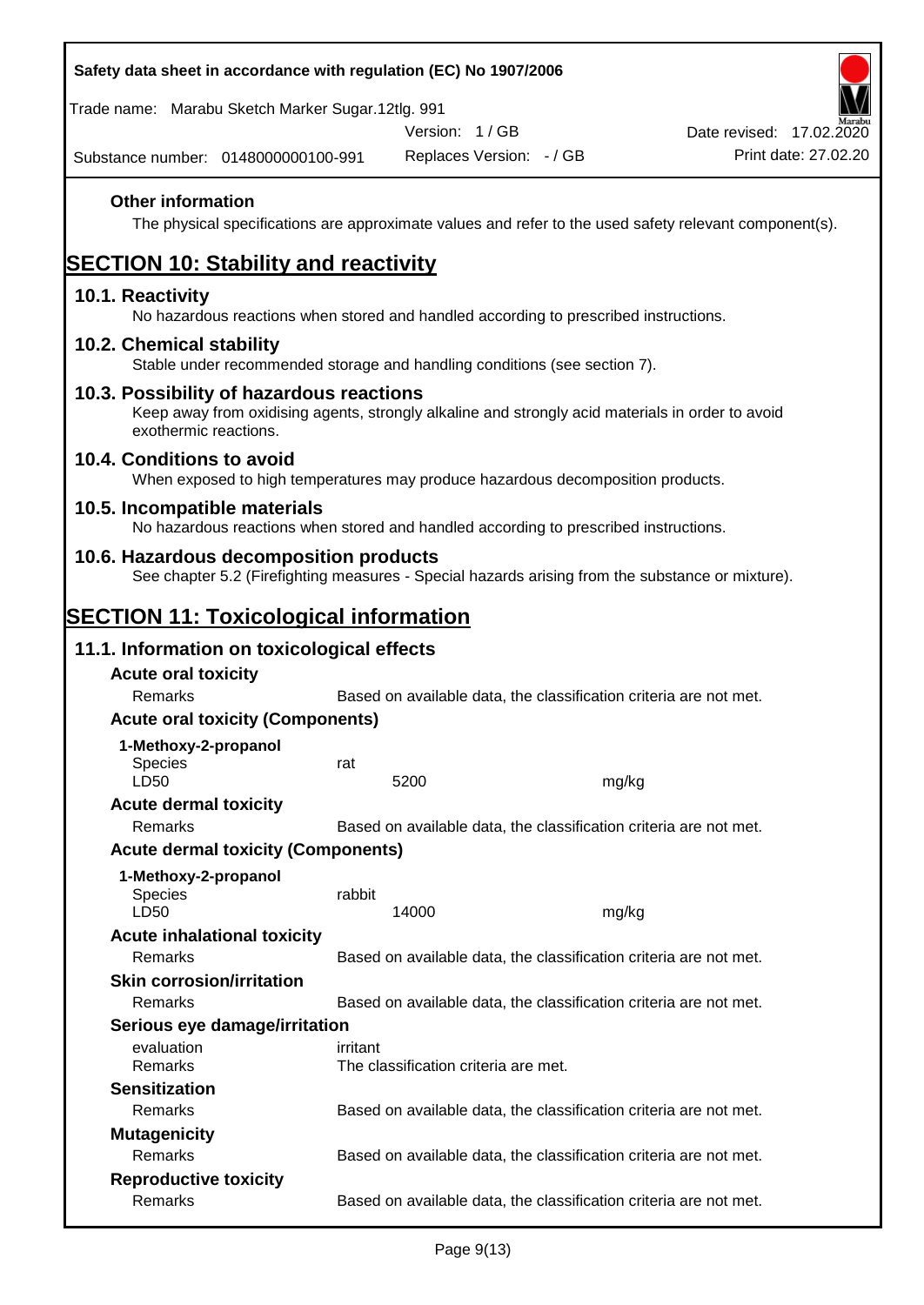#### **Safety data sheet in accordance with regulation (EC) No 1907/2006**

Trade name: Marabu Sketch Marker Sugar.12tlg. 991

Version: 1 / GB

Substance number: 0148000000100-991

Replaces Version: - / GB Print date: 27.02.20 Date revised: 17.02.2020

| Carcinogenicity<br><b>Remarks</b>            | Based on available data, the classification criteria are not met. |
|----------------------------------------------|-------------------------------------------------------------------|
| <b>Specific Target Organ Toxicity (STOT)</b> |                                                                   |
| Single exposure<br><b>Remarks</b>            | Based on available data, the classification criteria are not met. |
| <b>Repeated exposure</b><br><b>Remarks</b>   | Based on available data, the classification criteria are not met. |
| <b>Aspiration hazard</b>                     |                                                                   |

#### **Experience in practice**

Exposure to component solvents vapours concentration in excess of the stated occupational exposure limit may result in adverse health effects such as mucous membrane and respiratory system irritation and adverse effects on kidney, liver and central nervous system. Symptoms and signs include headache, dizziness, fatigue, muscular weakness, drowsiness and in extreme cases, loss of consciousness. Solvents may cause some of the above effects by absorption through the skin. Repeated or prolonged contact with the mixture may cause removal of natural fat from the skin resulting in non-allergic contact dermatitis and absorption through the skin. The liquid splashed in the eyes may cause irritation and reversible damage. Ingestion may cause nausea, diarrhoea and vomiting. This takes into account, where known, delayed and immediate effects and also chronic effects of components from short-term and long-term exposure by oral, inhalation and dermal routes of exposure and eye contact.

#### **Other information**

There are no data available on the mixture itself.

The mixture has been assessed following the additivity method of the CLP Regulation (EC) No 1272/2008 and classified for toxicological hazards accordingly.

## **SECTION 12: Ecological information**

#### **12.1. Toxicity**

#### **General information**

There are no data available on the mixture itself.Do not allow to enter drains or water courses.The mixture has been assessed following the summation method of the CLP Regulation (EC) No 1272/2008 and is not classified as dangerous for the environment.

#### **Fish toxicity (Components)**

| 1-Methoxy-2-propanol                  |   |                              |   |      |
|---------------------------------------|---|------------------------------|---|------|
| <b>Species</b>                        |   | golden orfe (Leuciscus idus) |   |      |
| LC <sub>0</sub>                       | > | 4600                         |   | mq/l |
| Duration of exposure                  |   | 96                           | h |      |
| <b>Daphnia toxicity (Components)</b>  |   |                              |   |      |
| 1-Methoxy-2-propanol                  |   |                              |   |      |
| Species                               |   | Daphnia magna                |   |      |
| EC50                                  |   | 23300                        |   | mq/l |
| Duration of exposure                  |   | 48                           | h |      |
| <b>Algae toxicity (Components)</b>    |   |                              |   |      |
| 1-Methoxy-2-propanol                  |   |                              |   |      |
| Species                               |   | Desmodesmus                  |   |      |
| EC50                                  | > | 1000                         |   | mg/l |
| Duration of exposure                  |   | 168                          | h |      |
| <b>Bacteria toxicity (Components)</b> |   |                              |   |      |
| 1-Methoxy-2-propanol                  |   |                              |   |      |
| Species                               |   | activated sludge             |   |      |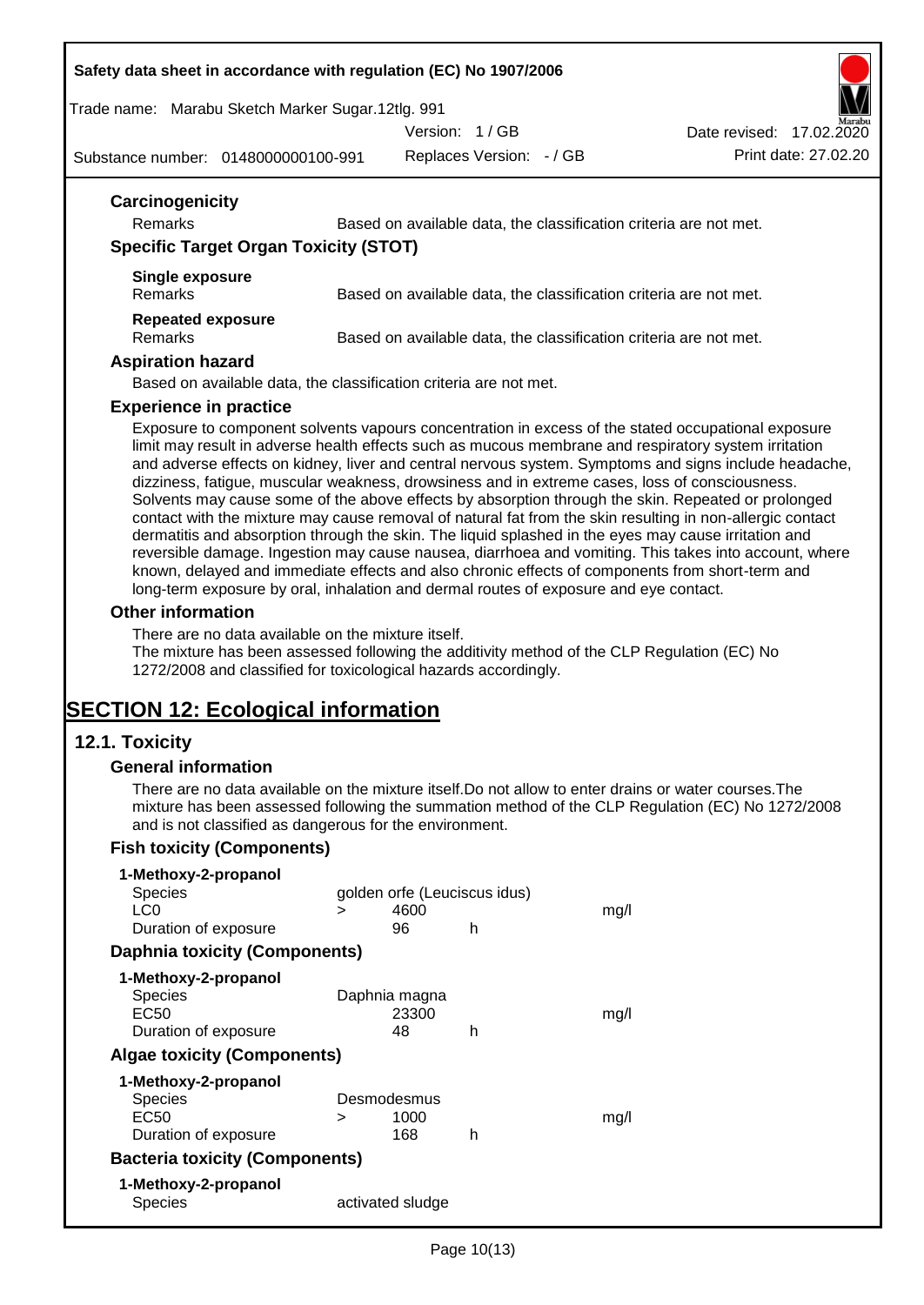| Safety data sheet in accordance with regulation (EC) No 1907/2006                                                                                                                                                                                                                                                                                                                                                                                                                                                                               |                                                                                                                                                                                                                                                                                                                                                                                                                                                                                                                                                                                                                                                                                                                                                                                                                                   |                                |                            |                          |                                                                                                      |                          |                      |
|-------------------------------------------------------------------------------------------------------------------------------------------------------------------------------------------------------------------------------------------------------------------------------------------------------------------------------------------------------------------------------------------------------------------------------------------------------------------------------------------------------------------------------------------------|-----------------------------------------------------------------------------------------------------------------------------------------------------------------------------------------------------------------------------------------------------------------------------------------------------------------------------------------------------------------------------------------------------------------------------------------------------------------------------------------------------------------------------------------------------------------------------------------------------------------------------------------------------------------------------------------------------------------------------------------------------------------------------------------------------------------------------------|--------------------------------|----------------------------|--------------------------|------------------------------------------------------------------------------------------------------|--------------------------|----------------------|
| Trade name: Marabu Sketch Marker Sugar.12tlg. 991                                                                                                                                                                                                                                                                                                                                                                                                                                                                                               |                                                                                                                                                                                                                                                                                                                                                                                                                                                                                                                                                                                                                                                                                                                                                                                                                                   |                                | Version: 1/GB              |                          |                                                                                                      | Date revised: 17.02.2020 |                      |
| Substance number: 0148000000100-991                                                                                                                                                                                                                                                                                                                                                                                                                                                                                                             |                                                                                                                                                                                                                                                                                                                                                                                                                                                                                                                                                                                                                                                                                                                                                                                                                                   |                                |                            | Replaces Version: - / GB |                                                                                                      |                          | Print date: 27,02.20 |
| <b>EC50</b>                                                                                                                                                                                                                                                                                                                                                                                                                                                                                                                                     |                                                                                                                                                                                                                                                                                                                                                                                                                                                                                                                                                                                                                                                                                                                                                                                                                                   | $\, > \,$                      | 1000                       |                          | mg/l                                                                                                 |                          |                      |
| 12.2. Persistence and degradability<br><b>General information</b><br>No data available<br>1-Methoxy-2-propanol<br>Value<br>Duration of test<br>evaluation<br>Method<br>12.3. Bioaccumulative potential<br><b>General information</b><br>Remarks<br>12.4. Mobility in soil<br><b>General information</b><br>12.5. Results of PBT and vPvB assessment<br><b>General information</b><br>12.6. Other adverse effects<br><b>General information</b><br><b>SECTION 13: Disposal considerations</b><br>13.1. Waste treatment methods<br>EWC waste code | <b>Biodegradability (Components)</b><br>There are no data available on the mixture itself.<br><b>Partition coefficient: n-octanol/water</b><br>There are no data available on the mixture itself.<br>There are no data available on the mixture itself.<br>There are no data available on the mixture itself.<br>Disposal recommendations for the product<br>Do not allow to enter drains or water courses.<br>Wastes and emptied containers should be classified in accordance with relevant national regulation.<br>The European Waste Catalogue classification of this product, when disposed of as waste is<br>If this product is mixed with other wastes, the original waste product code may no longer apply and the<br>appropriate code should be assigned.<br>For further information contact your local waste authority. | <b>OECD 301 F</b><br>08 03 12* | 90<br>28<br>Not applicable | d                        | %<br>Readily biodegradable (according to OECD criteria)<br>waste ink containing dangerous substances |                          |                      |
|                                                                                                                                                                                                                                                                                                                                                                                                                                                                                                                                                 | Disposal recommendations for packaging<br>Using information provided in this safety data sheet, advice should be obtained from the relevant waste                                                                                                                                                                                                                                                                                                                                                                                                                                                                                                                                                                                                                                                                                 |                                |                            |                          |                                                                                                      |                          |                      |
|                                                                                                                                                                                                                                                                                                                                                                                                                                                                                                                                                 | authority on the classification of empty containers.<br>Empty containers must be scrapped or reconditioned.<br>Not emptied containers are hazardous waste (waste code number 150110).                                                                                                                                                                                                                                                                                                                                                                                                                                                                                                                                                                                                                                             |                                |                            |                          |                                                                                                      |                          |                      |
| <b>SECTION 14: Transport information</b>                                                                                                                                                                                                                                                                                                                                                                                                                                                                                                        |                                                                                                                                                                                                                                                                                                                                                                                                                                                                                                                                                                                                                                                                                                                                                                                                                                   |                                |                            |                          |                                                                                                      |                          |                      |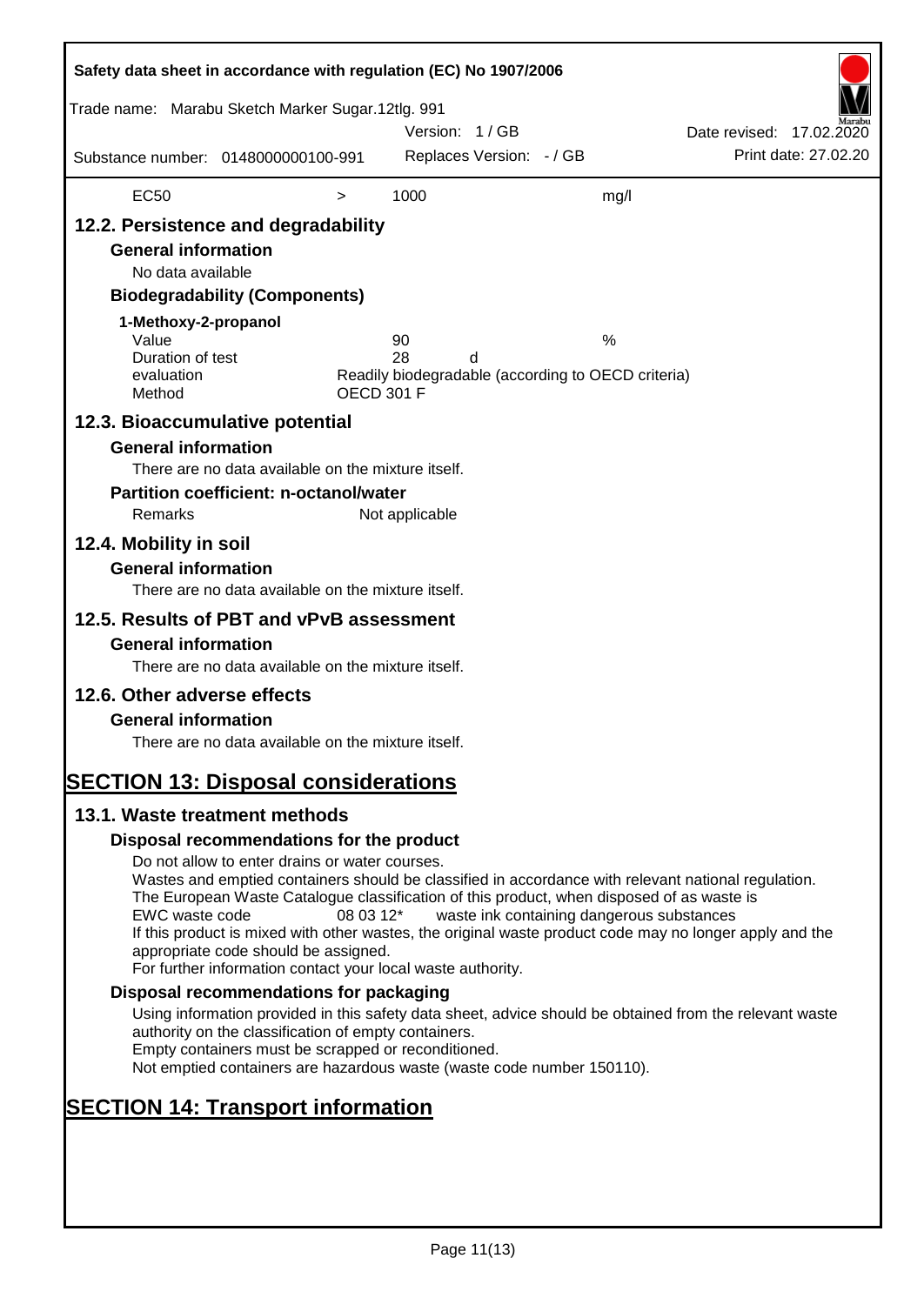#### **Safety data sheet in accordance with regulation (EC) No 1907/2006**

#### Trade name: Marabu Sketch Marker Sugar.12tlg. 991

Substance number: 0148000000100-991

|                                     | <b>Land transport ADR/RID</b> | <b>Marine transport</b><br><b>IMDG/GGVSee</b> | Air transport<br><b>ICAO/IATA</b> |
|-------------------------------------|-------------------------------|-----------------------------------------------|-----------------------------------|
| Tunnel restriction code             | D/E                           |                                               |                                   |
| 14.1. UN number                     | 1263                          | 1263                                          | 1263                              |
| 14.2. UN proper shipping name       | <b>PAINT</b>                  | <b>PAINT</b>                                  | <b>PAINT</b>                      |
| 14.3. Transport hazard<br>class(es) | 3                             | 3                                             | 3                                 |
| Label                               |                               |                                               |                                   |
| 14.4. Packing group                 | Ш                             | Ш                                             | Ш                                 |
| Special provision                   | 640D                          |                                               |                                   |
| <b>Limited Quantity</b>             | 51                            |                                               |                                   |
| Transport category                  | 3                             |                                               |                                   |
| 14.5. Environmental hazards         |                               | no                                            |                                   |

Version: 1 / GB

## **Information for all modes of transport**

## **14.6. Special precautions for user**

Transport within the user's premises:

Always transport in closed containers that are upright and secure.

Ensure that persons transporting the product know what to do in the event of an accident or spillage.

## **Other information**

**14.7. Transport in bulk according to Annex II of Marpol and the IBC Code**

## no

## **SECTION 15: Regulatory information**

## **15.1. Safety, health and environmental regulations/legislation specific for the substance or mixture**

## **VOC**

VOC (EU) 90 %

#### **Other information**

The product does not contain substances of very high concern (SVHC).

## **15.2. Chemical safety assessment**

For this preparation a chemical safety assessment has not been carried out.

# **SECTION 16: Other information**

**Hazard statements listed in Chapter 3**



Replaces Version: - / GB Print date: 27.02.20 Date revised: 17.02.2020